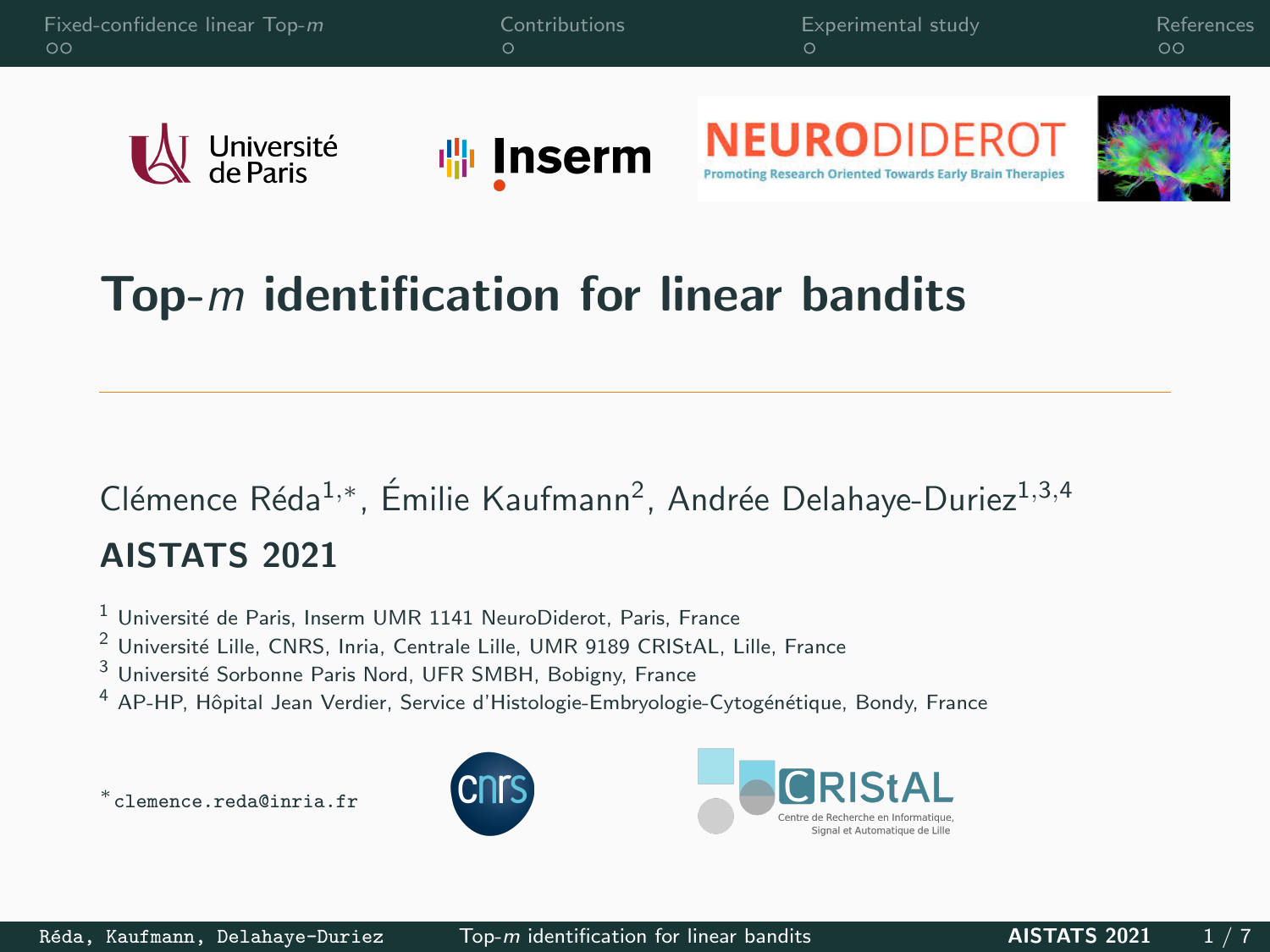<span id="page-1-0"></span>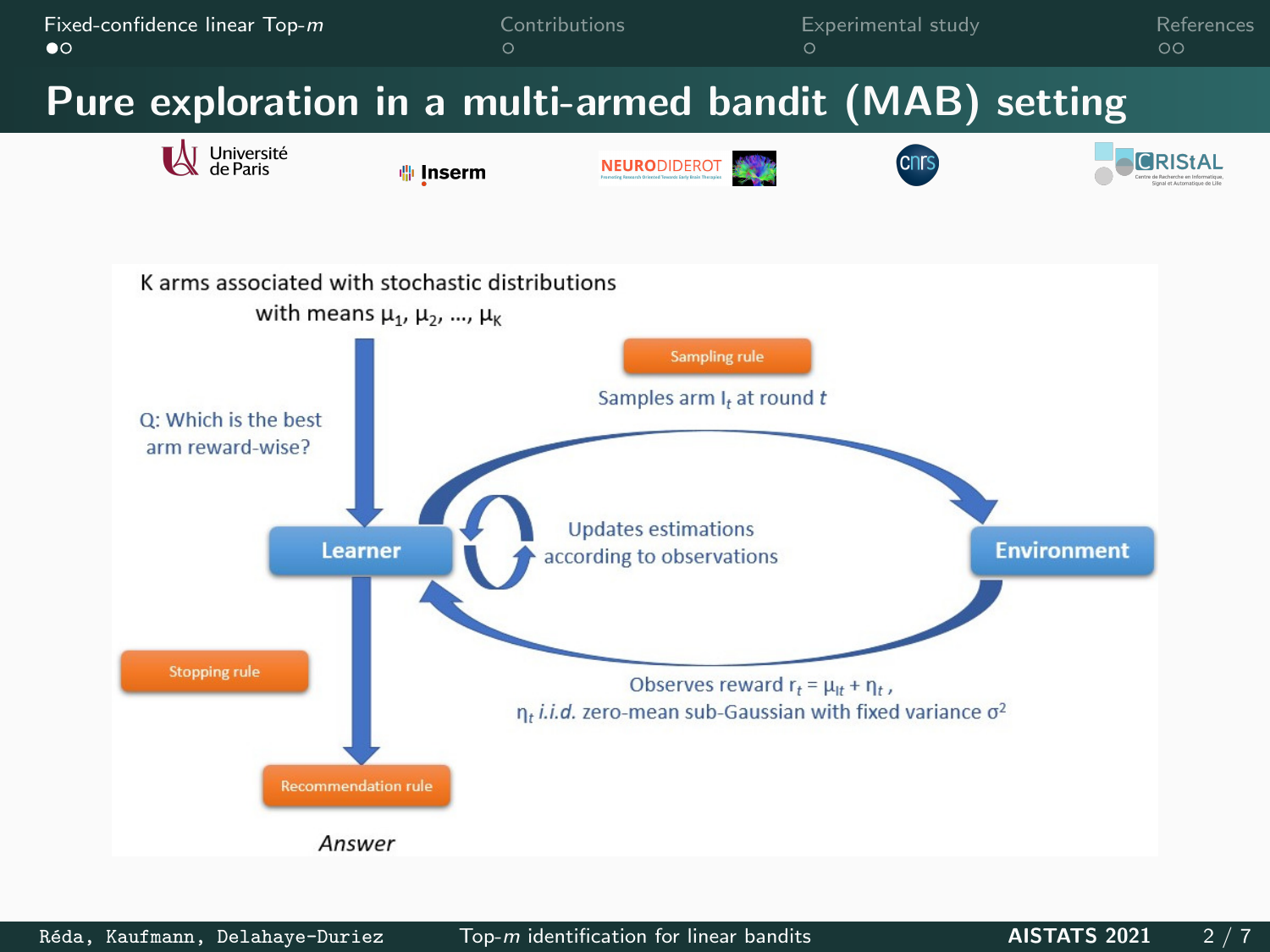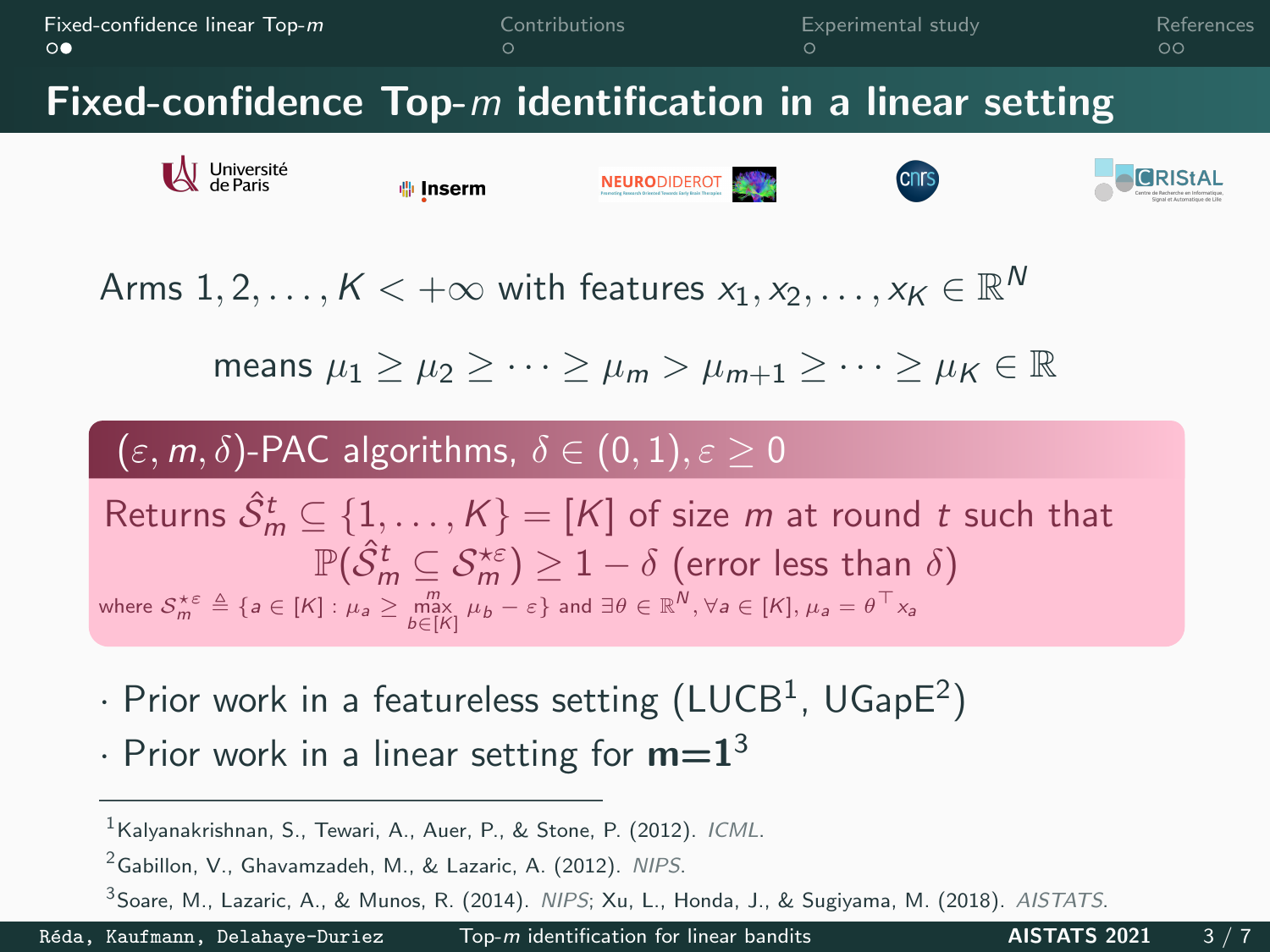<span id="page-3-0"></span>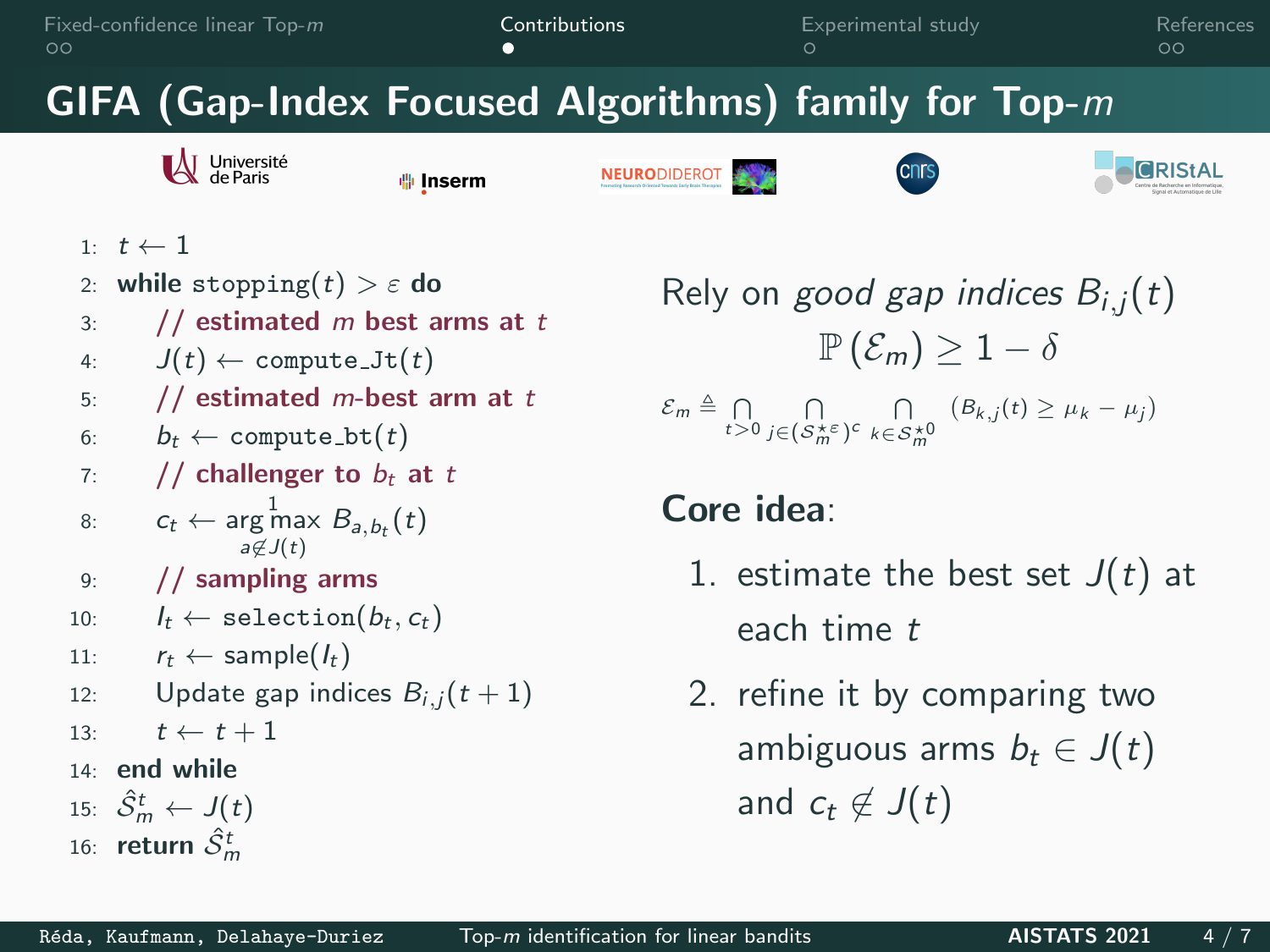<span id="page-4-0"></span>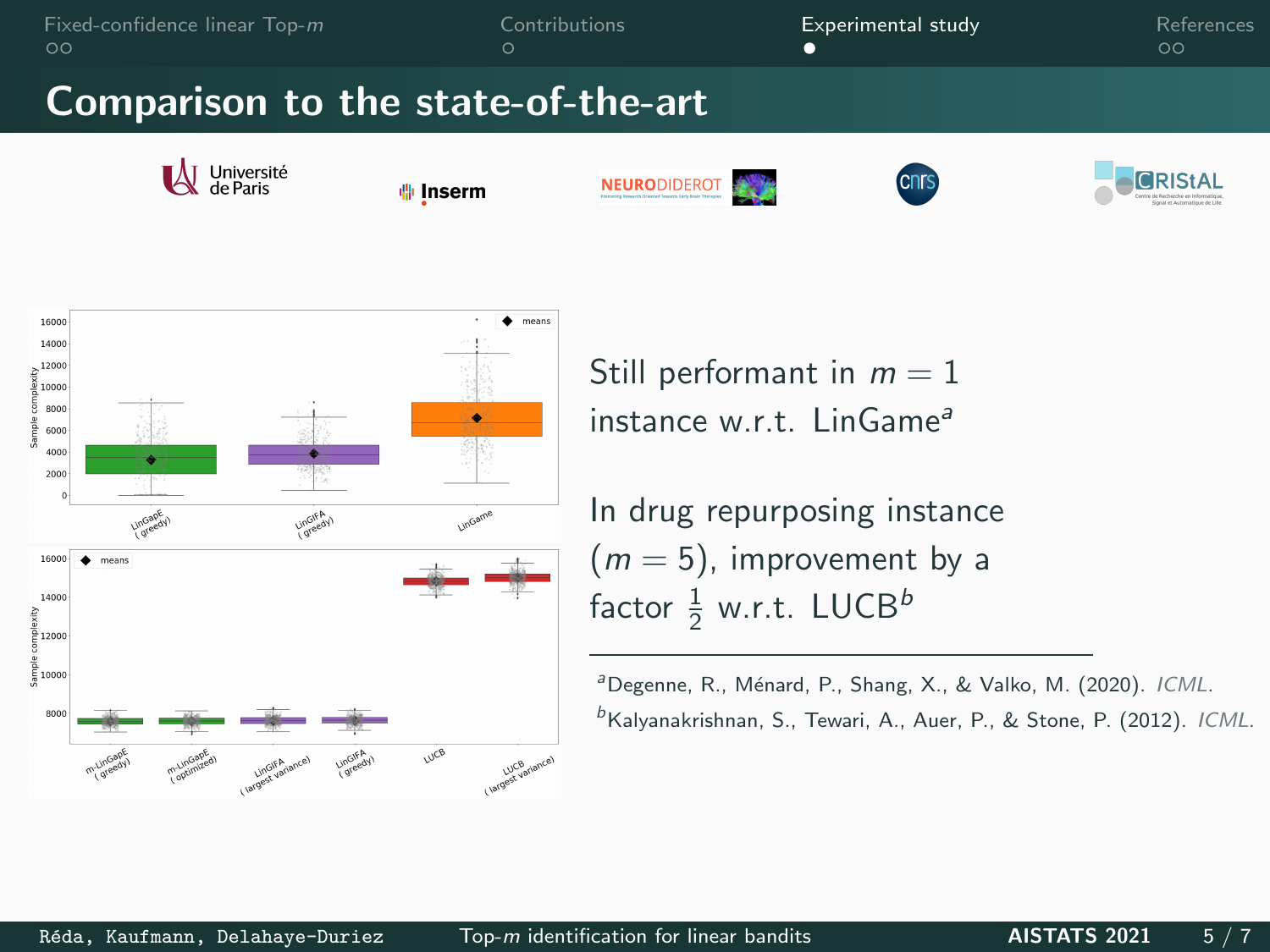<span id="page-5-0"></span>

- Degenne, R., Ménard, P., Shang, X., & Valko, M. (2020). Gamification of pure exploration for linear bandits. ICML, 119, 2432–2442.
- 聶 Gabillon, V., Ghavamzadeh, M., & Lazaric, A. (2012). Best arm identification: A unified approach to fixed budget and fixed confidence. NIPS, 25, 3212–3220.



螶

- Kalyanakrishnan, S., Tewari, A., Auer, P., & Stone, P. (2012). Pac subset selection in stochastic multi-armed bandits. ICML, 227–234.
- Soare, M., Lazaric, A., & Munos, R. (2014). Best-arm 暈 identification in linear bandits. NIPS, 27, 828–836.